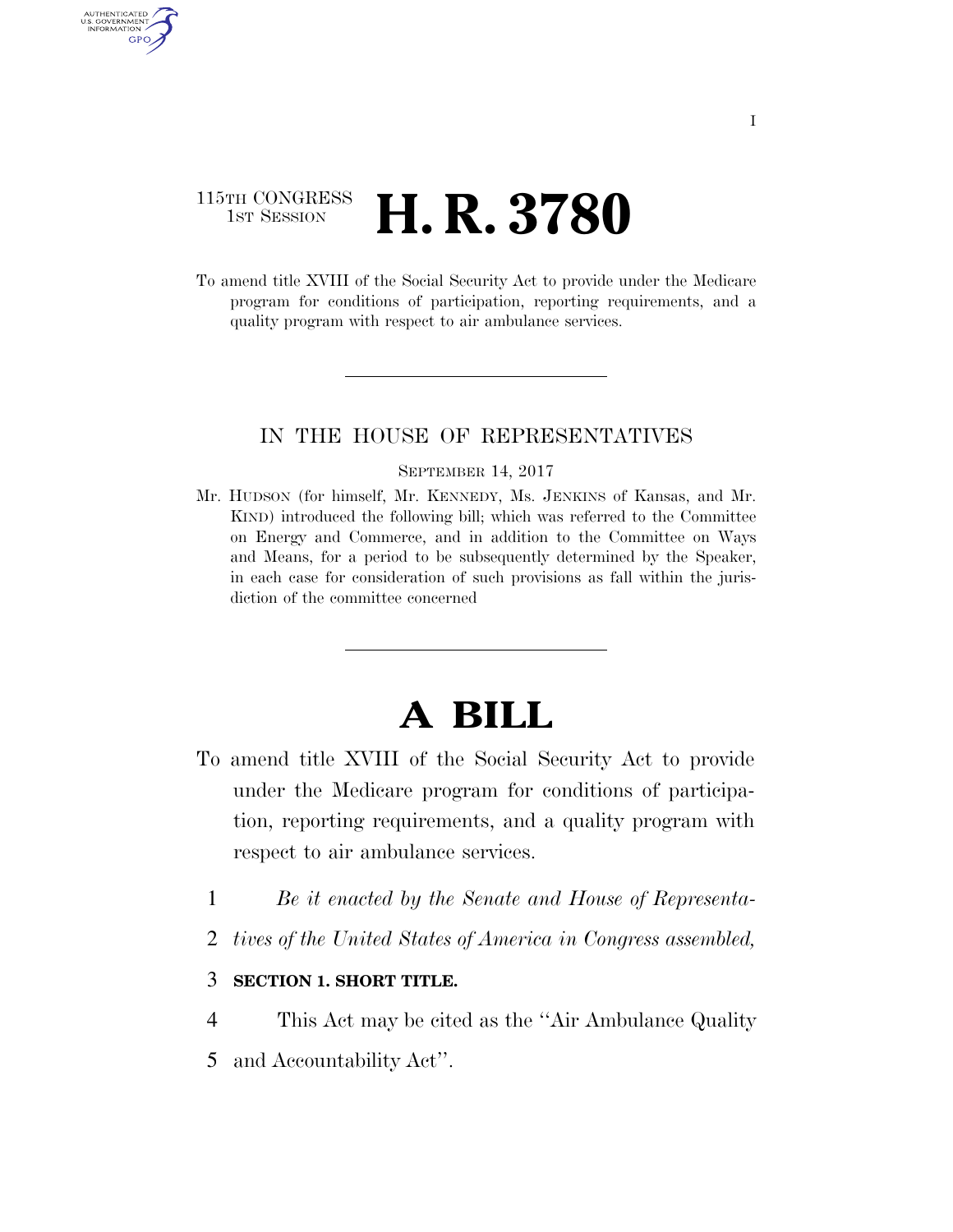### **SEC. 2. FINDINGS.**

Congress finds as follows:

 (1) Patient access to high quality and essential air ambulance services can mean the difference be- tween life and death and quality of survival for pa-tients.

 (2) Medicare should assure beneficiaries of high quality air ambulance services and patient safety.

 (3) Medicare has no requirements related to quality measurement and reporting, adherence to relevant standards as a condition of participating in Medicare, and robust cost reporting.

 (4) Medicare currently reimburses all suppliers and providers of air ambulance services the same, regardless of clinical capability or investment in aviation safety that exceeds requirements of the Federal Aviation Administration.

 (5) A subset of patients requiring air transport are so critically ill or injured as to require an ad- vanced level of clinical capability to address unstable and life-threatening medical conditions that may de- velop or deteriorate during transport. The costs of providing care to such patients should be reported to enable the Congress to assess the sufficiency and ap- propriateness of reimbursement for these most vul-nerable patients.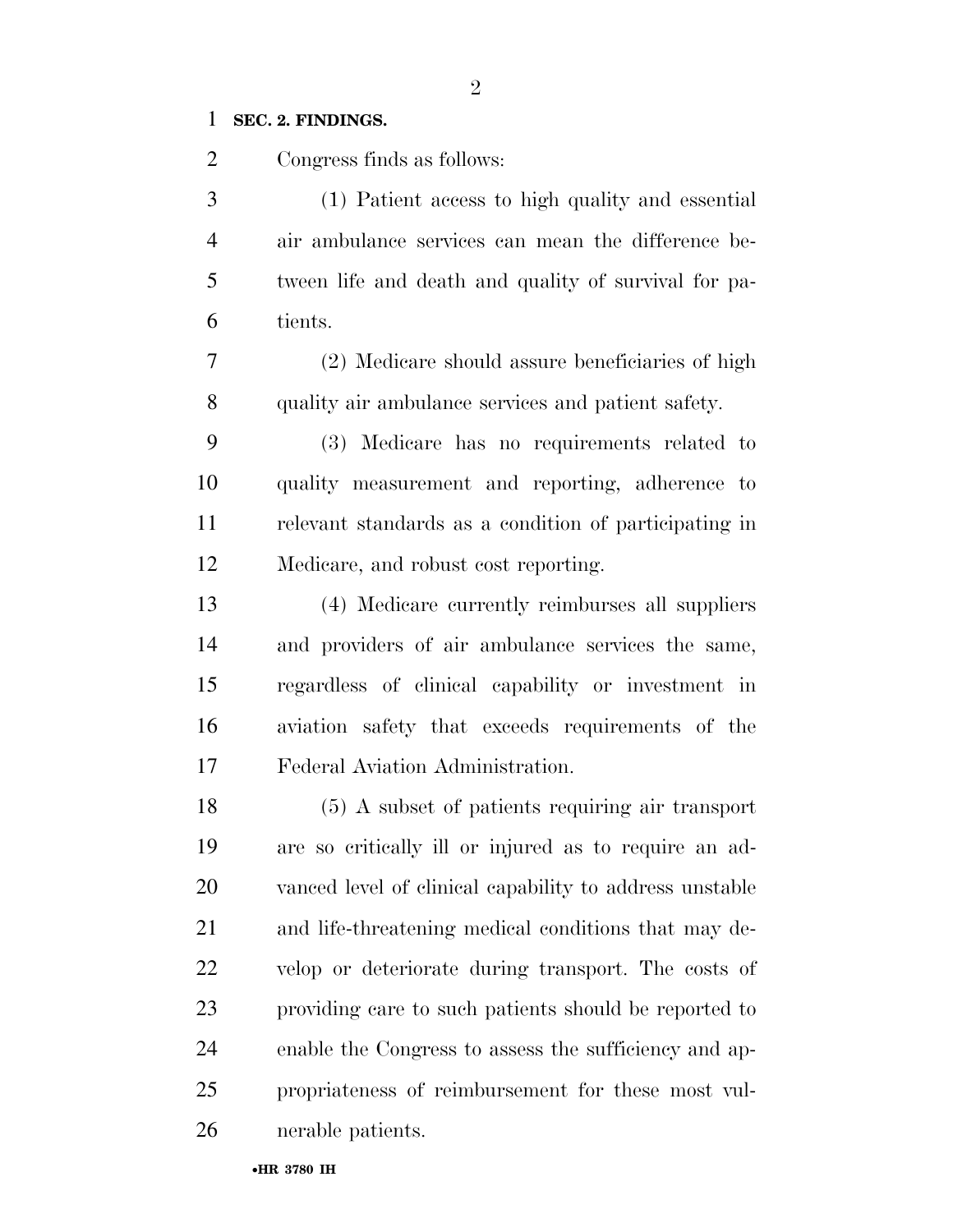(6) There remain many geographic areas of the nation with limited access to air ambulance services due to low volume of patients in geographically iso-lated and very rural areas.

 (7) Medicare and Medicaid payment should be adequate to protect and promote access to air ambu- lance services that are capable of meeting the clin- ical needs of the most critically ill and injured pa- tients, allow necessary investments in transport safe- ty, and enable transport to the appropriate medical center to receive them.

 (8) An evaluation of Medicare payment policy is warranted to assess and secure recommendations about payment adequacy for air ambulance providers and suppliers and the realistic costs of providing this 16 life-saving transport services.

 (9) Mandatory cost reporting is necessary for air ambulance services providers receiving Medicare reimbursement to ensure fair and adequate reim-bursement and allow appropriate access.

 (10) Such reporting should also capture essen- tial data with regard to access, cost, utilization, quality and variation of such services to enable more specifically narrowly tailoring payments commensu-rate with higher costs actually incurred such as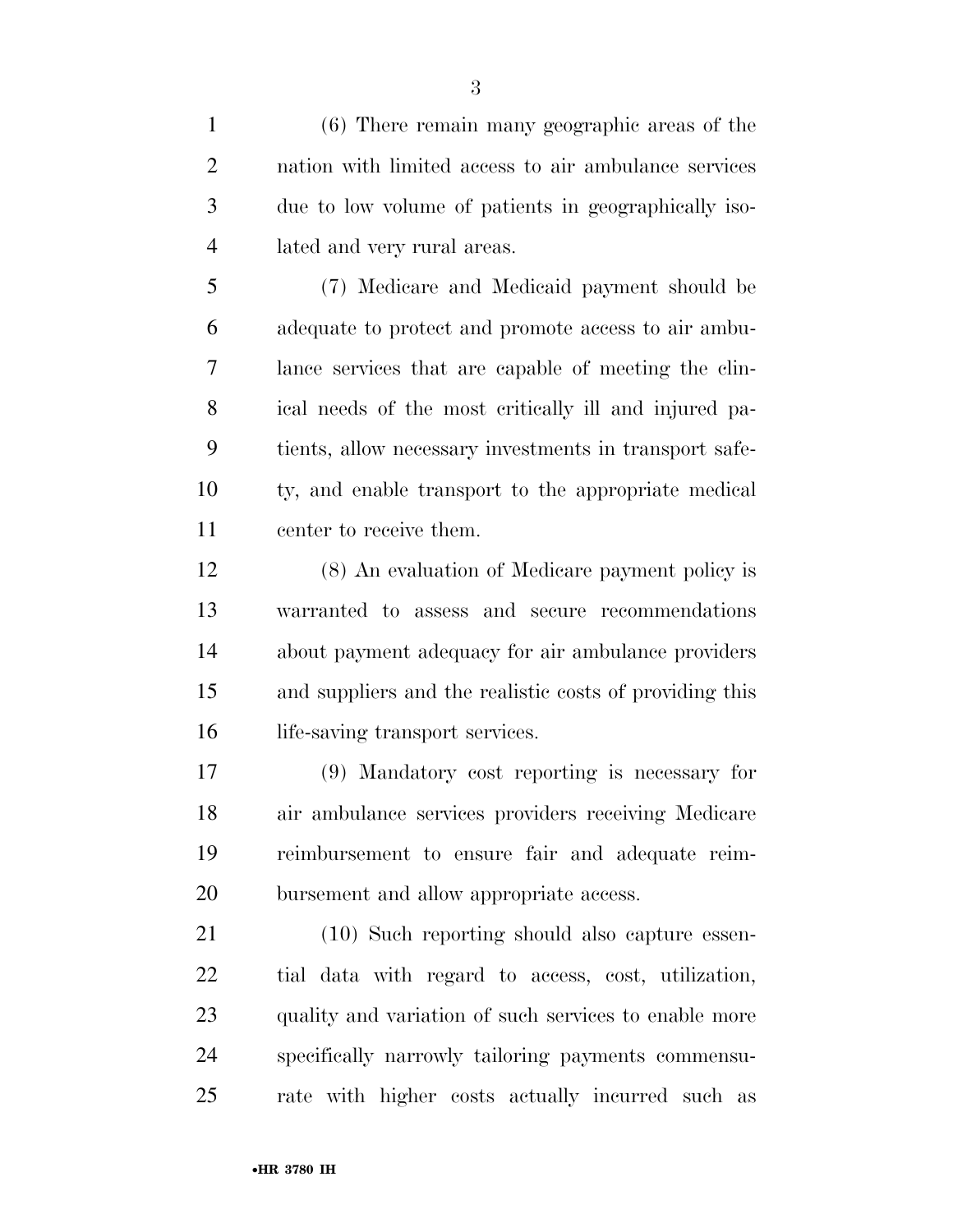those treating the most critically ill and injured, in- vesting in higher cost aviation safety and airframes, and serving patients in the most geographically iso- lated areas. **SEC. 3. STANDARDS FOR AIR AMBULANCE PROVIDERS AND SUPPLIERS.**  (a) MINIMUM STANDARDS.—Section 1834(l) of the Social Security Act (42 U.S.C. 1395m(l)) is amended by adding at the end the following new paragraph: 10 "(17) MINIMUM STANDARDS FOR AIR AMBU-11 LANCE PROVIDERS AND SUPPLIERS.— 12 "(A) IN GENERAL.—Not later than 2 years after the date of the enactment of this para- graph, the Secretary shall, in consultation with relevant stakeholders, establish minimum stand- ards which air ambulance suppliers and pro- viders would be required to satisfy as a condi- tion of participation under this title. 19 "(B) AIR AMBULANCE MINIMUM STAND- ARDS.—In establishing the minimum standards 21 under subparagraph (A), the Secretary shall in- clude at least minimum standards with respect to the following:  $(i)$  Scope of practice, training and clinical capability of medical personnel rel-

•**HR 3780 IH**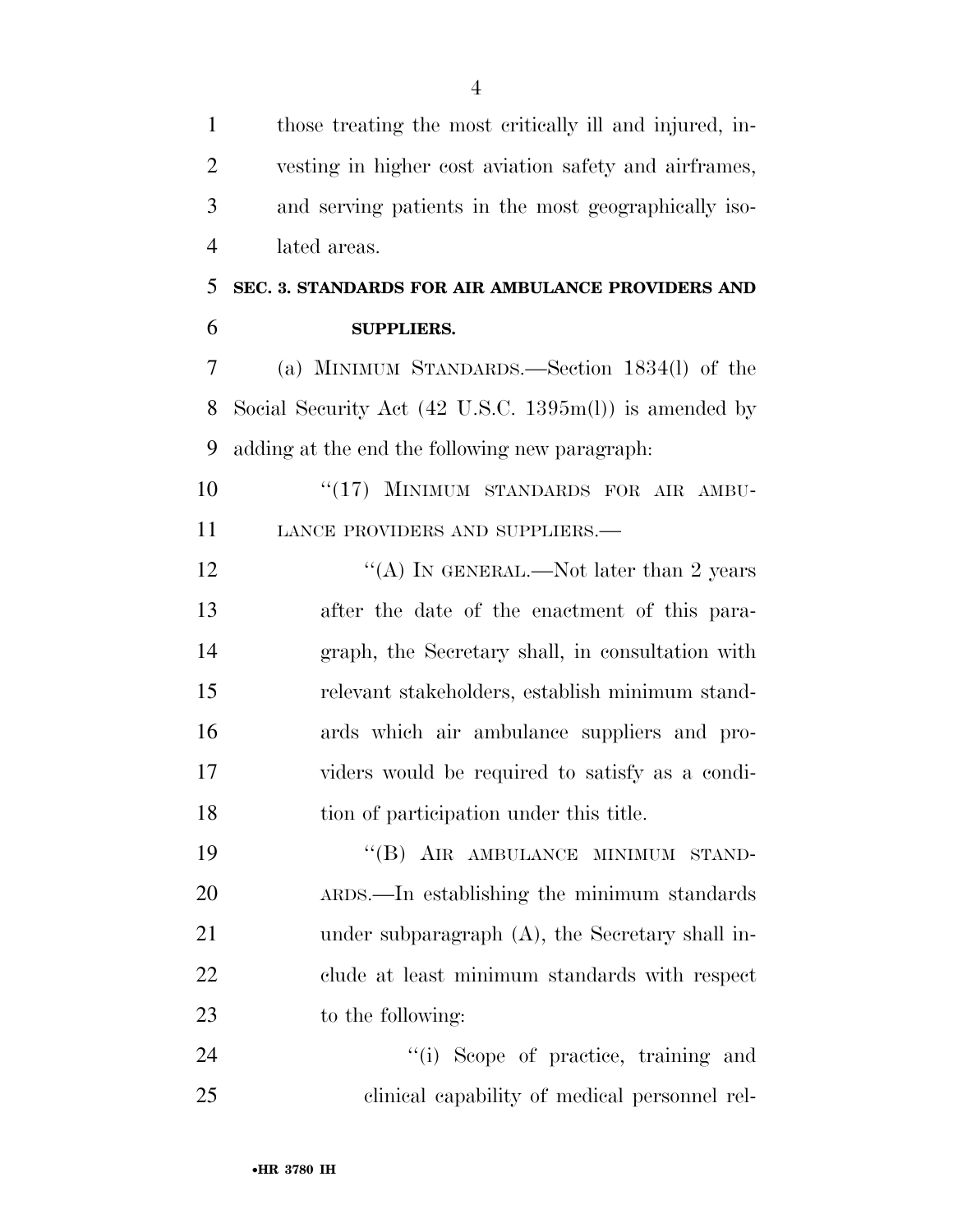evant to medical condition of patients 2 transported. 3 ''(ii) Medical equipment (such as pa- tient monitoring, respiratory and hemodynamic and other relevant patient support equipment), devices, technology and formularies. 8 ''(iii) Vehicle attributes to support needed care, including configuration and conditions of medical environment, elec-11 trical supply in air ambulance and other related equipment. 13 ''(iv) Documentation standards, such as patient care records, timeline of care and transport, history of present illness and assessments, and documentation spe- cific to diagnostic and therapeutic proce- dures. ''(v) Medical direction and physician medical oversight, such as credentials of 21 such physicians.  $\frac{f'(v)}{g}$  Reporting of always events, such

 as care coordination and transition, pain management, preventing ventilator ac-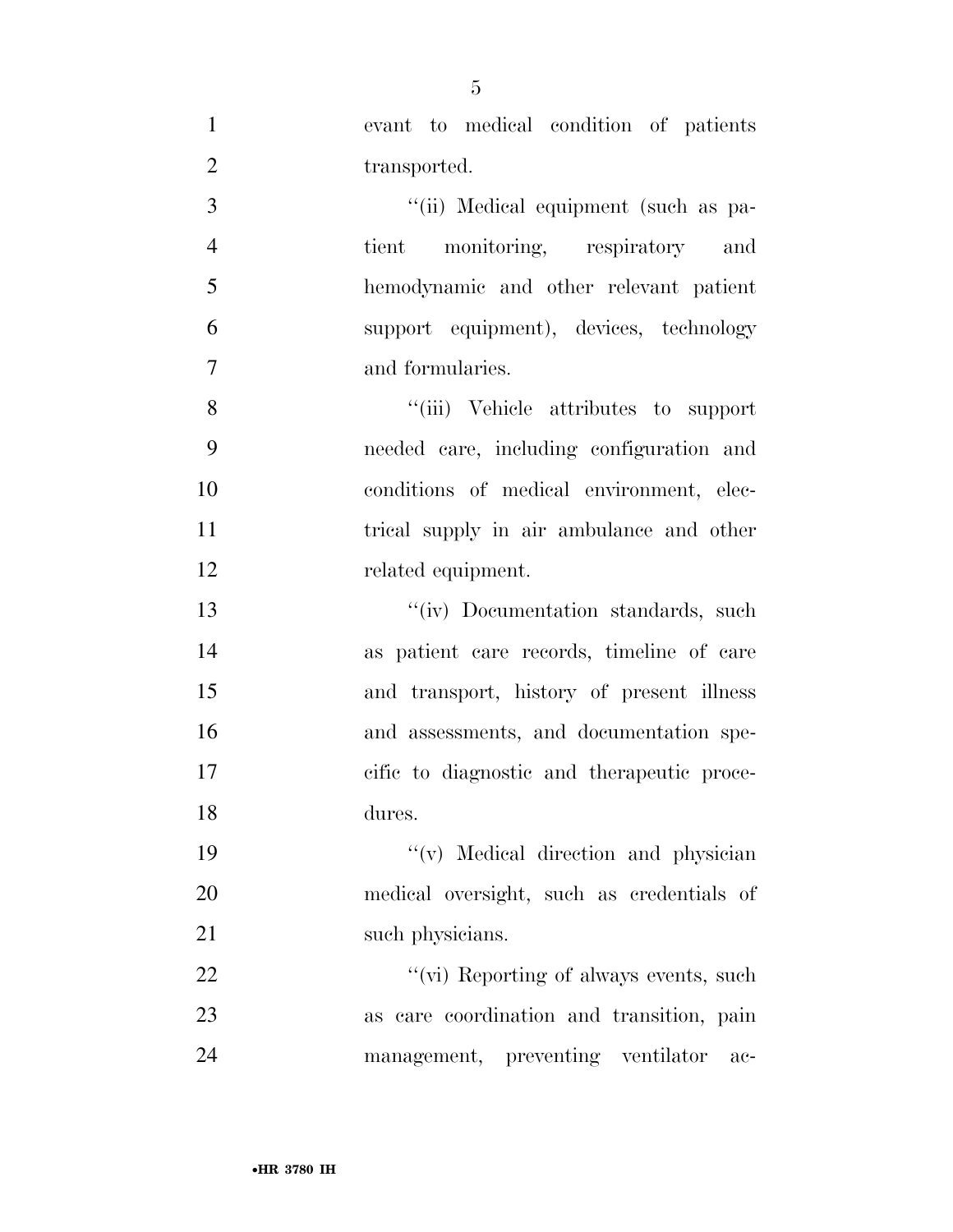| $\mathbf{1}$   | quired pneumonia or invasive line<br>or        |
|----------------|------------------------------------------------|
| $\overline{2}$ | wound infections.                              |
| 3              | "(vii) Reporting of never events, such         |
| $\overline{4}$ | as loss of oxygen, delivery of a baby during   |
| 5              | transport, patient death or disability due     |
| 6              | to vehicle failure or crash, transport to un-  |
| 7              | intended destination, dropping a patient or    |
| 8              | allowing a fall during movement of patient,    |
| 9              | failure to communicate time of arrival,        |
| 10             | hypoglycemia, and medication errors.           |
| 11             | "(viii) Patient safety and infection           |
| 12             | control.                                       |
| 13             | "(ix) Physician directed clinical qual-        |
| 14             | ity management and clinical performance        |
| 15             | improvement programs including quality         |
| 16             | assurance, utilization review, outcomes,       |
| 17             | proficiency measures and patient safety.       |
| 18             | " $(x)$ Standards relevant to particular       |
| 19             | populations, such as those on balloon          |
| 20             | pumps or ECMO.                                 |
| 21             | "(C) DEEMED STATUS.—Air ambulance              |
| 22             | providers and suppliers that are accredited by |
| 23             | an accreditation organization approved by the  |
| 24             | Secretary as having standards that meet or ex- |
| 25             | ceed the Secretary's standards for such pro-   |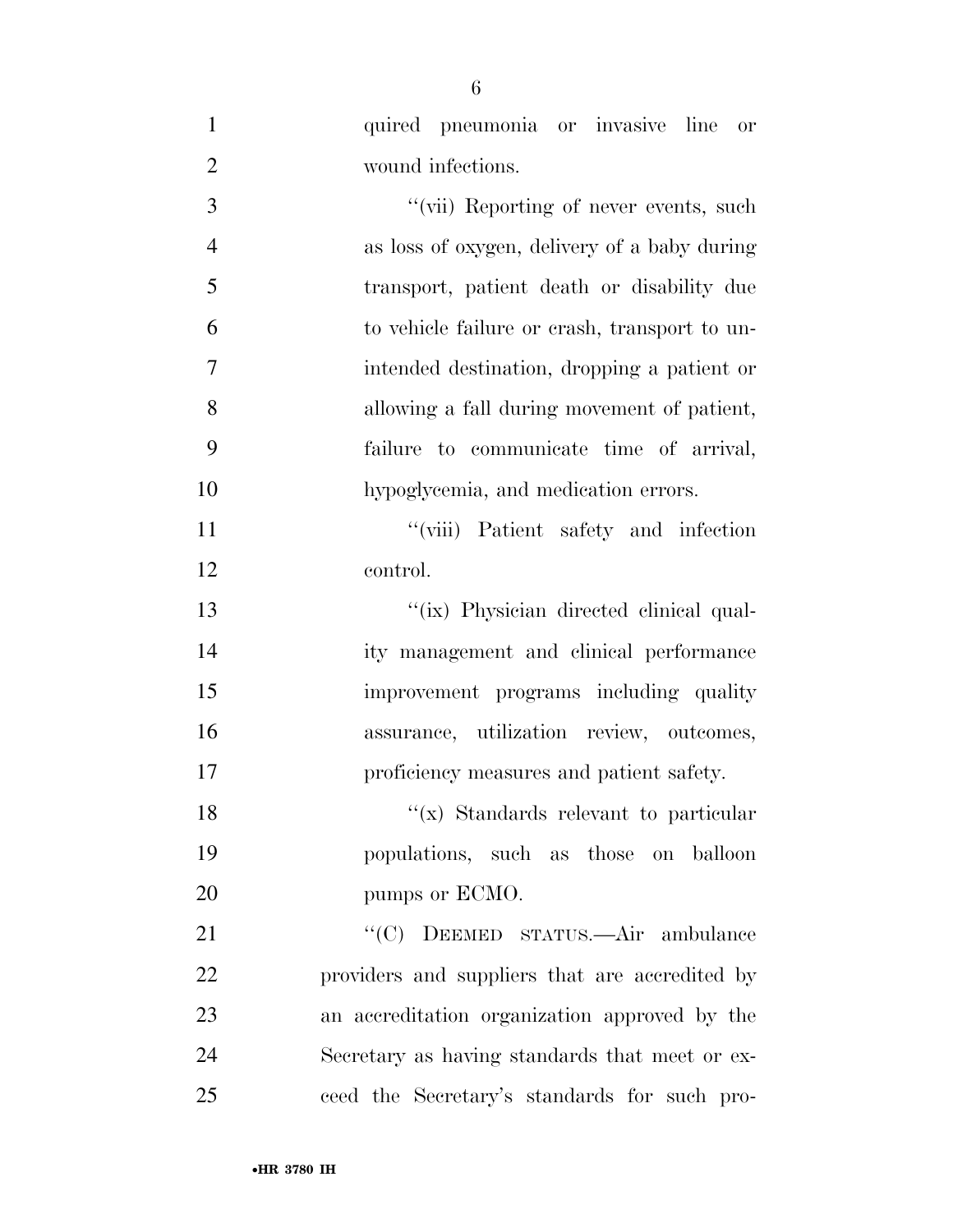| $\mathbf{1}$   | viders shall be deemed to be in compliance with          |
|----------------|----------------------------------------------------------|
| $\overline{2}$ | the minimum requirements required pursuant               |
| 3              | to this paragraph.".                                     |
| 4              | SEC. 4. AIR AMBULANCE COST REPORTING PROGRAM.            |
| 5              | Section 1834(l) of the Social Security Act (42 U.S.C.    |
| 6              | $1395m(l)$ , as amended by section 3, is further amended |
| 7              | by adding at the end the following new paragraph:        |
| 8              | "(18) AIR AMBULANCE COST REPORTING PRO-                  |
| 9              | GRAM.                                                    |
| 10             | "(A) IN GENERAL.—For the first year be-                  |
| 11             | ginning at least 12 months after the date of the         |
| 12             | enactment of this paragraph and each subse-              |
| 13             | quent year, an air ambulance provider or sup-            |
| 14             | plier of air ambulance services shall submit to          |
| 15             | the Secretary (in a form and manner and at               |
| 16             | such time as specified by the Secretary) data            |
| 17             | described in subparagraph (B) for the reporting          |
| 18             | period (as specified by the Secretary) for such          |
| 19             | year.                                                    |
| 20             | "(B) COST DATA.—For purposes of report-                  |
| 21             | ing data under this for air ambulance services           |
| 22             | furnished with respect to a year, the data de-           |
| 23             | scribed in this subparagraph are cost data spec-         |
| 24             | ified by the Secretary relating to the following:        |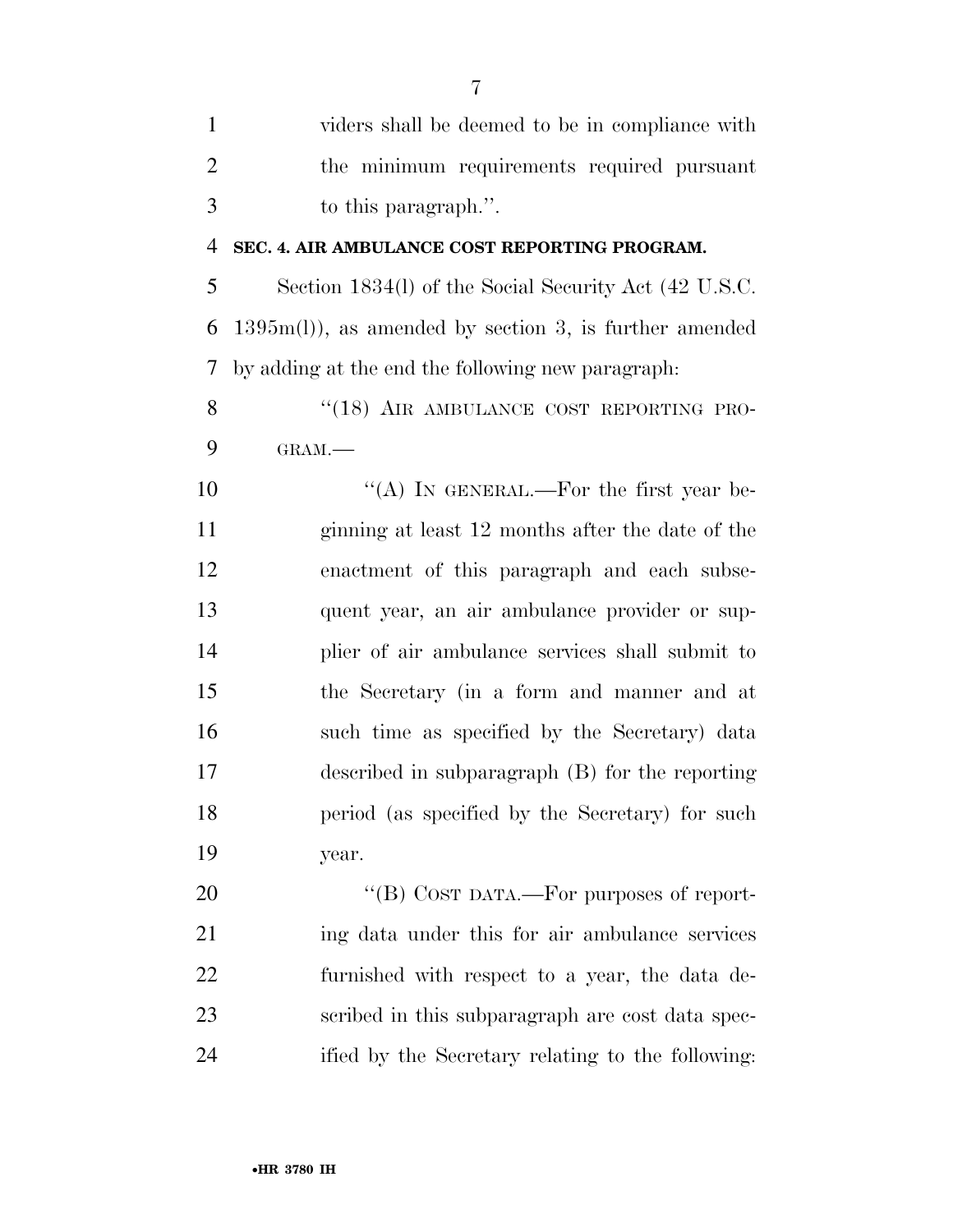| $\mathbf{1}$   | "(i) Geographic location factors, in-         |
|----------------|-----------------------------------------------|
| $\overline{2}$ | cluding mileage and number of providers       |
| 3              | in the service area.                          |
| $\overline{4}$ | "(ii) Capital and operational costs,          |
| 5              | such as the type of aircraft, including fixed |
| 6              | wing aircraft, rotary wing aircraft—single    |
| $\overline{7}$ | or twin engine, instrumented flight or vis-   |
| 8              | ual flight.                                   |
| 9              | "(iii) Maintenance of aircraft, includ-       |
| 10             | ing avionies, communications equipment,       |
| 11             | fuel, and general repairs.                    |
| 12             | "(iv) Maintenance of equipment, in-           |
| 13             | cluding specialty clinical equipment.         |
| 14             | $\lq\lq$ (v) Medical supplies.                |
| 15             | "(vi) Employee expenses, including            |
| 16             | salaries and insurance (life, health, and li- |
| 17             | ability).                                     |
| 18             | "(vii) Building expenses, including           |
| 19             | rent and maintenance.                         |
| 20             | "(viii) Any other costs as specified by       |
| 21             | the Secretary, in consultation with the Sec-  |
| 22             | retary of Transportation, as needed to be     |
| 23             | included under this subparagraph for pur-     |
| 24             | poses of informing the report and evalua-     |
| 25             | tion under section 6 of the Air Ambulance     |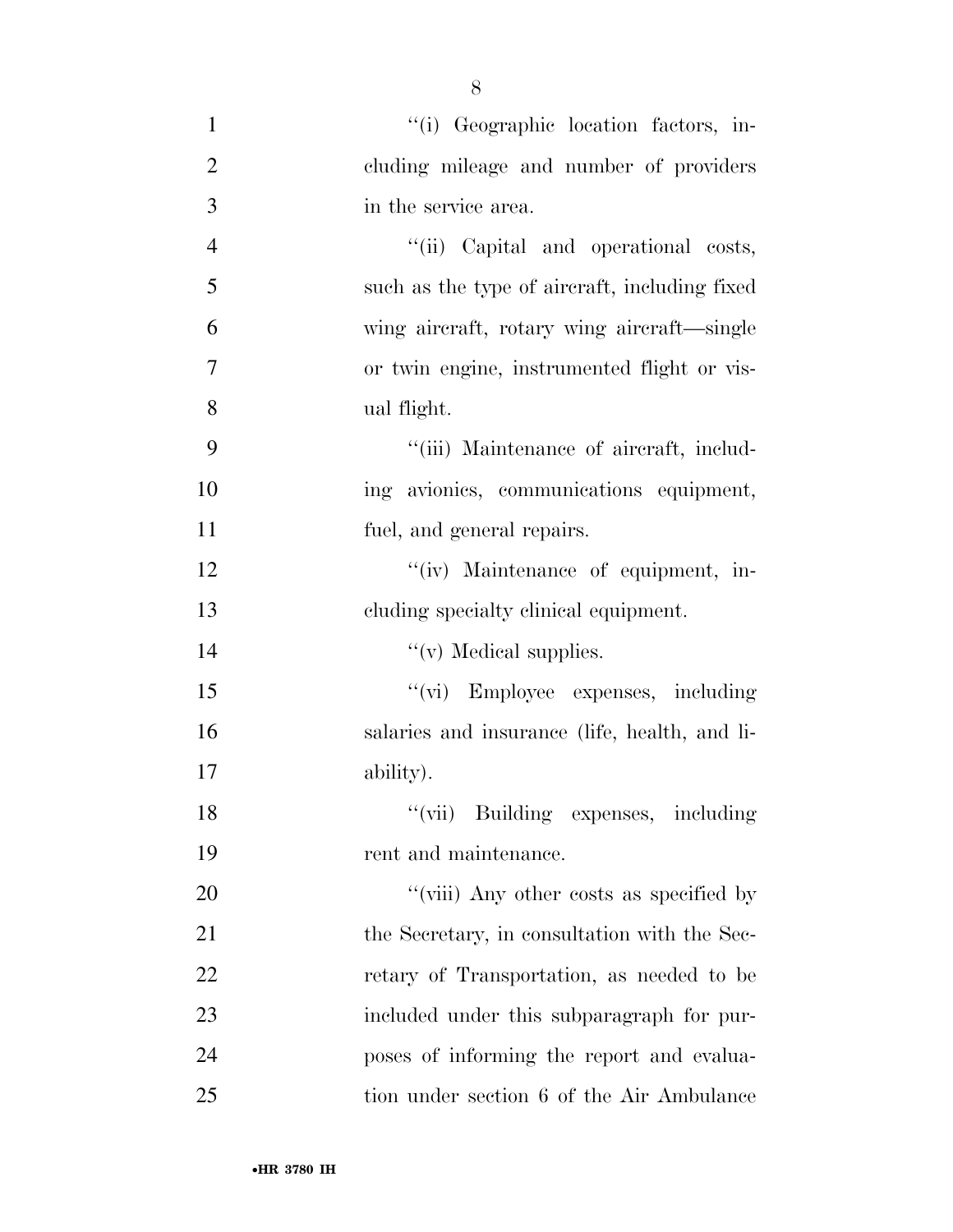| $\mathbf{1}$   | Quality and Accountability Act or for pur-      |
|----------------|-------------------------------------------------|
| $\overline{2}$ | poses of enabling Congress to make appro-       |
| 3              | priate determinations about payment under       |
| $\overline{4}$ | this section to air ambulance providers and     |
| 5              | suppliers.                                      |
| 6              | The Secretary, in consultation with providers   |
| 7              | and suppliers of air ambulance services, shall  |
| 8              | periodically update, as determined necessary by |
| 9              | the Secretary, the cost data specified pursuant |
| 10             | to this subparagraph.                           |
| 11             | "(C) SUSPENSION OF PAYMENT FOR FAIL-            |
| 12             | URE TO REPORT.-                                 |
| 13             | "(i) IN GENERAL.—With respect to                |
| 14             | air ambulance services furnished by a sup-      |
| 15             | plier or provider of air ambulance services     |
| 16             | during the second year beginning at least       |
| 17             | 12 months after the date of the enactment       |
| 18             | of this paragraph or any subsequent year,       |
| 19             | in the case that the supplier or provider       |
| 20             | does not submit data to the Secretary in        |
| 21             | accordance with subparagraph (A) for the        |
| 22             | reporting period applicable to such year        |
| 23             | (which shall be during the previous year),      |
| 24             | Secretary shall suspend payments<br>the         |
| 25             | under the fee schedule under this sub-          |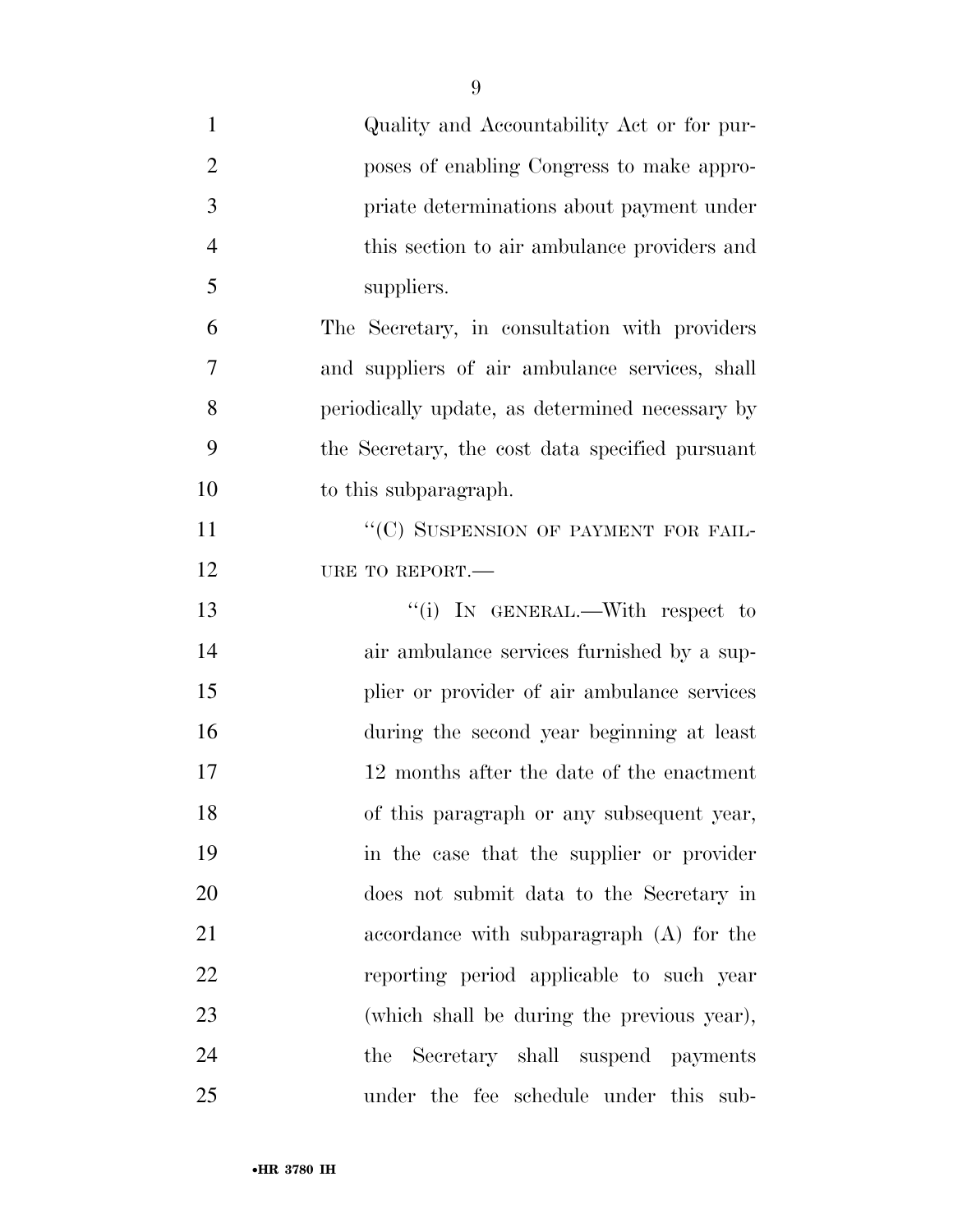| $\mathbf{1}$   | section for air ambulance services fur-       |
|----------------|-----------------------------------------------|
| $\overline{2}$ | nished by such supplier or provider during    |
| 3              | such year until such supplier or provider     |
| $\overline{4}$ | submits such data in accordance with such     |
| 5              | subparagraph.                                 |
| 6              | "(ii) TREATMENT OF NEW MEDICARE               |
| 7              | SUPPLIERS AND PROVIDERS OF AIR AMBU-          |
| 8              | LANCE SERVICES.—In the case of a sup-         |
| 9              | plier or provider of air ambulance services   |
| 10             | that first becomes a Medicare enrolled sup-   |
| 11             | plier or provider of air ambulance services   |
| 12             | during the reporting period applicable to a   |
| 13             | year with respect to which clause (i) ap-     |
| 14             | plies (and had not previously submitted       |
| 15             | claims under this title such as a person or   |
| 16             | entity or under a different billing number    |
| 17             | or tax identifier), such supplier or provider |
| 18             | shall not be subject to clause (i) until the  |
| 19             | subsequent year and with respect to data      |
| 20             | required to be submitted for the reporting    |
| 21             | applicable to such subsequent<br>period       |
| 22             | year.".                                       |
|                |                                               |

### **SEC. 5. AIR AMBULANCE QUALITY REPORTING PROGRAM.**

 Section 1834(l) of the Social Security Act (42 U.S.C. 1395m(l)), as amended by sections 3 and 4, is further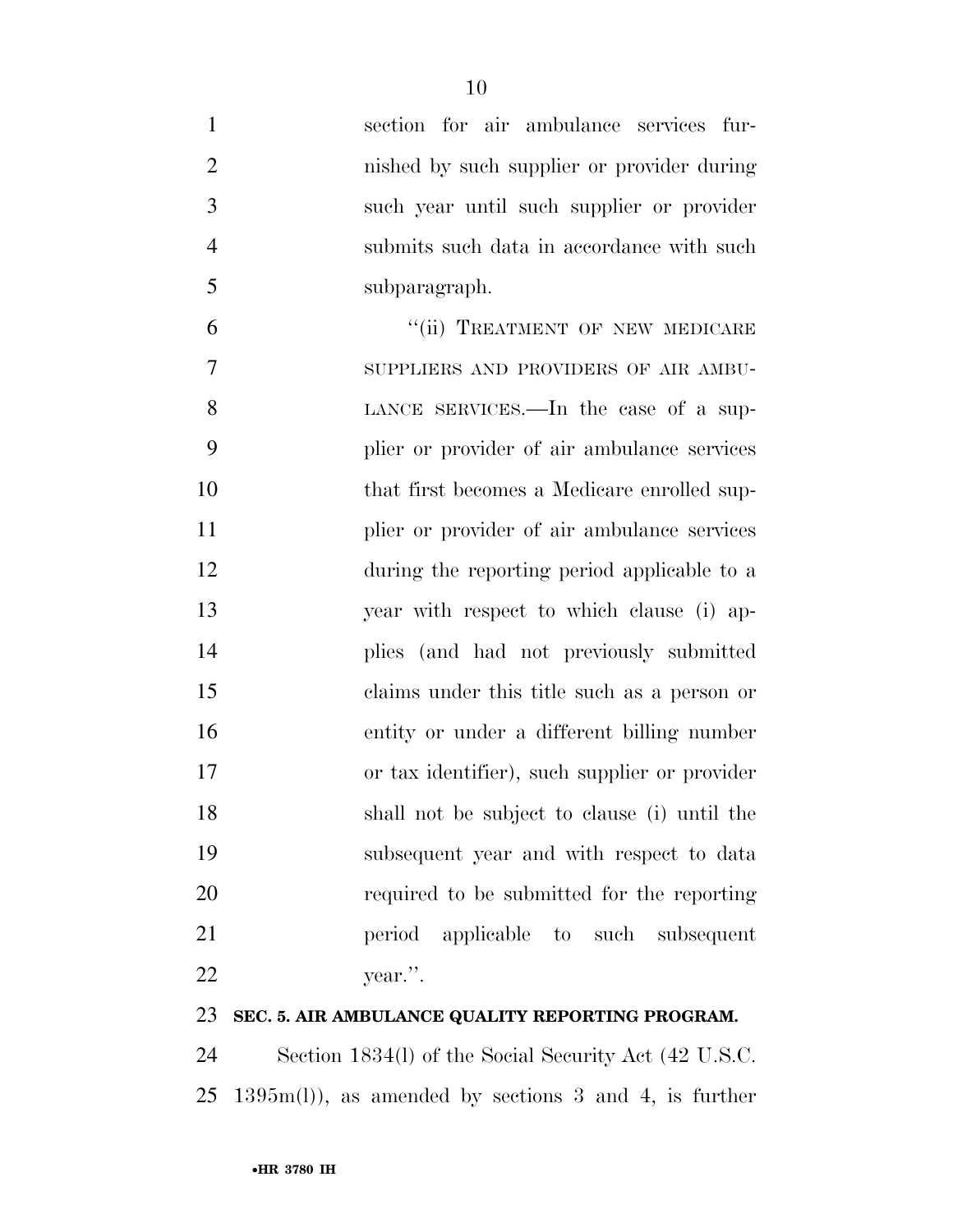| $\mathbf{1}$   | amended by adding at the end the following new para- |
|----------------|------------------------------------------------------|
| $\overline{2}$ | graph:                                               |
| 3              | "(19) AIR AMBULANCE QUALITY REPORTING                |
| $\overline{4}$ | PROGRAM.                                             |
| 5              | "(A) PAYMENT BASED ON PERFORM-                       |
| 6              | $ANCE$ .                                             |
| $\overline{7}$ | "(i) IN GENERAL.—The Secretary                       |
| 8              | shall establish an air ambulance quality re-         |
| 9              | porting and performance program under                |
| 10             | which-                                               |
| 11             | $\lq\lq$ (I) with respect to air ambu-               |
| 12             | lance services furnished by a supplier               |
| 13             | or provider of air ambulance services                |
| 14             | during the first consequence year, sec-              |
| 15             | ond consequence year, or third con-                  |
| 16             | sequence year, in the case that the                  |
| 17             | supplier or provider does not submit a               |
| 18             | report, with respect to the perform-                 |
| 19             | ance period for such year, in accord-                |
| 20             | ance with subparagraph $(C)$ , after de-             |
| 21             | termining the percentage increase                    |
| 22             | under paragraph $(3)(B)$ , and after ap-             |
| 23             | plication of paragraphs $(3)(C)$ and                 |
| 24             | $(18)$ , the Secretary shall reduce such             |
| 25             | for<br>increase<br>percentage<br><i>payments</i>     |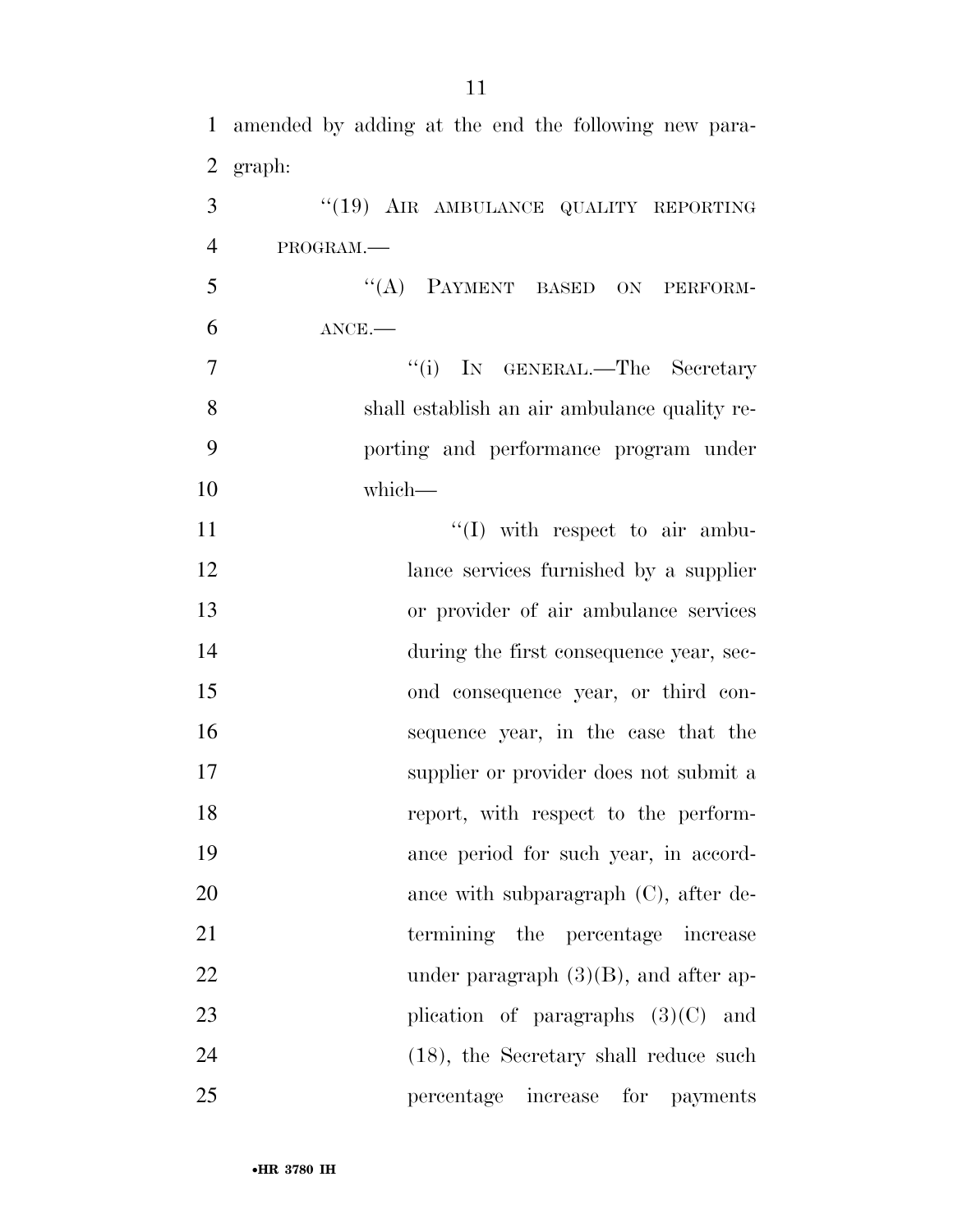| $\mathbf{1}$   | under the fee schedule under this sub-     |
|----------------|--------------------------------------------|
| $\overline{2}$ | section during such year by 2 percent-     |
| $\overline{3}$ | age points; and                            |
| $\overline{4}$ | $\lq\lq$ (II) with respect to air ambu-    |
| 5              | lance services furnished by a supplier     |
| 6              | or provider of air ambulance services      |
| $\tau$         | during a consequence year after the        |
| 8              | third consequence year, the Secretary      |
| 9              | applies a percentage point adjustment      |
| 10             | to the percentage increase determined      |
| 11             | under paragraph $(3)(B)$ , after appli-    |
| 12             | cation of paragraphs $(3)(C)$ and $(18)$ , |
| 13             | in a manner that provides for dif-         |
| 14             | ferential payment to a supplier or pro-    |
| 15             | vider of air ambulance services based      |
| 16             | upon the quality of care furnished (as     |
| 17             | determined under subparagraph (B))         |
| 18             | during a performance period with re-       |
| 19             | spect to such consequence year (with       |
| 20             | such percentage point adjustment           |
| 21             | ranging from an increase of 5 per-         |
| 22             | centage points for such services fur-      |
| 23             | nished in a consequence year by such       |
| 24             | a provider or supplier with the highest    |
| 25             | demonstrated performance in the per-       |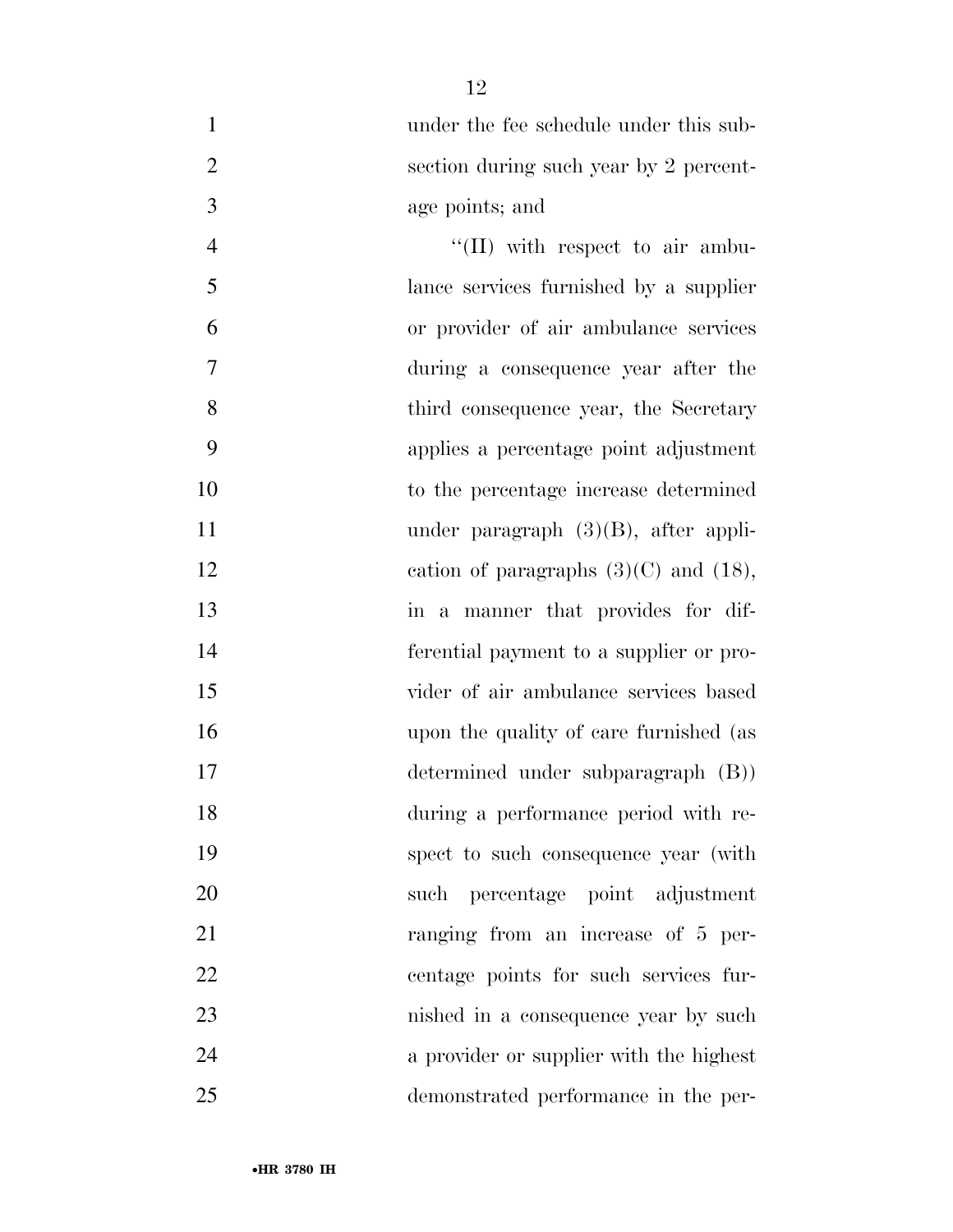| $\mathbf{1}$   | formance period for such year to a de-       |
|----------------|----------------------------------------------|
| $\overline{2}$ | crease of 5 percentage points for such       |
| 3              | services furnished in the consequence        |
| $\overline{4}$ | year by such a provider or supplier          |
| 5              | with the lowest demonstrated per-            |
| 6              | formance for the performance period          |
| 7              | for such year).                              |
| 8              | "(ii) SPECIAL RULE.—The application          |
| 9              | of this subparagraph may result in such      |
| 10             | percentage increase being less than 0.0 for  |
| 11             | a year, and may result in payment rates      |
| 12             | under the fee schedule under this sub-       |
| 13             | section for a year being less than such pay- |
| 14             | ment rates for the preceding year.           |
| 15             | NONCUMULATIVE APPLICA-<br>``(iii)            |
| 16             | TION.—Any adjustment under this sub-         |
| 17             | paragraph shall apply only with respect to   |
| 18             | the year involved and the Secretary shall    |
| 19             | not take into account such adjustment in     |
| 20             | computing the payment amount under the       |
| 21             | fee schedule under this subsection for a     |
| 22             | subsequent year.                             |
| 23             | "(iv) TREATMENT OF NEW MEDICARE              |
| 24             | SUPPLIERS AND PROVIDERS OF AIR AMBU-         |
| 25             | LANCE SERVICES.—In the case of a sup-        |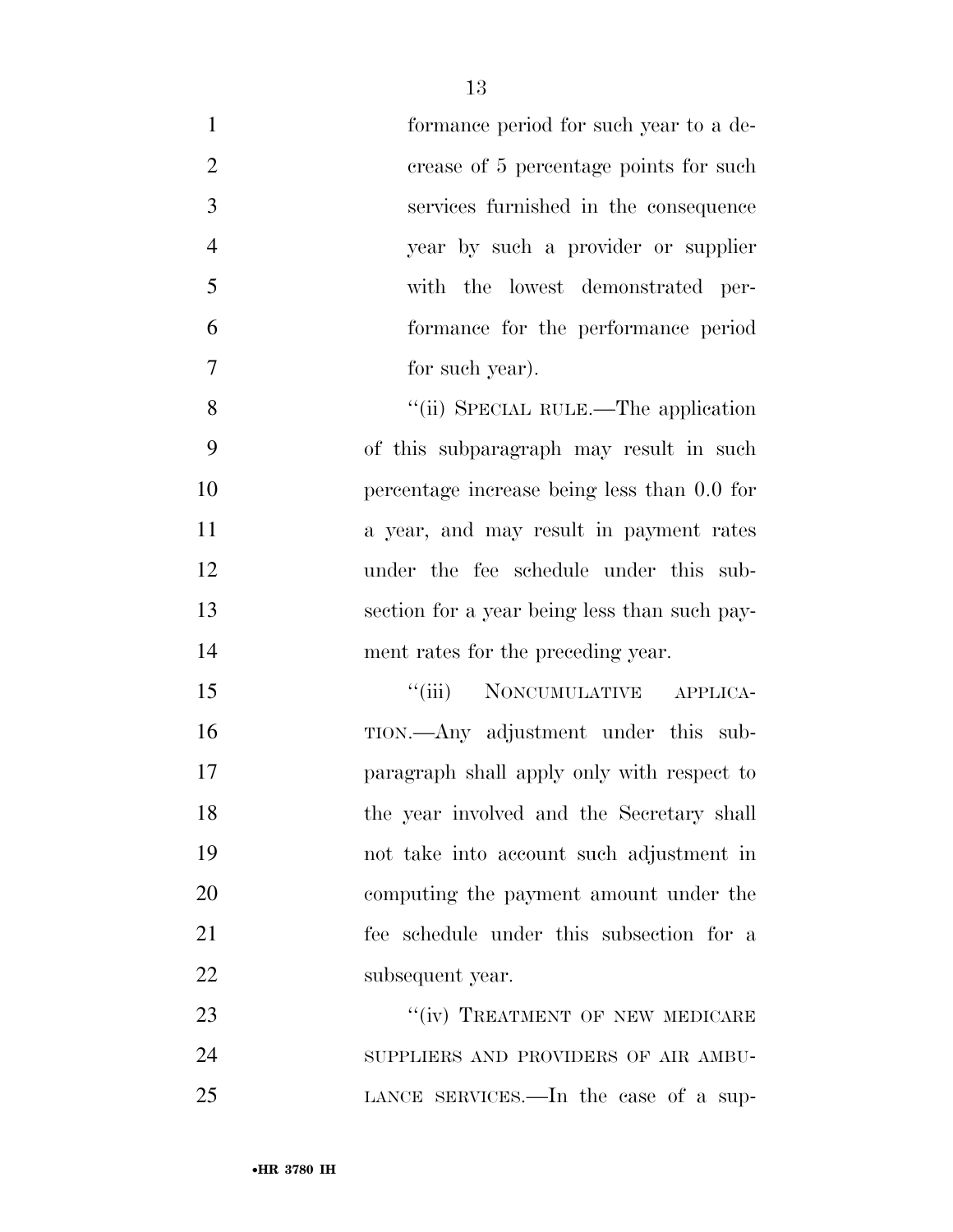- 1 plier or provider of air ambulance services 2 that first becomes a Medicare enrolled sup- plier or provider of air ambulance services during the performance period for a con- sequence year (and had not previously sub- mitted claims under this title such as a person or entity or under a different billing number or tax identifier), the adjustment under clause (i) shall not apply to such supplier or provider until the subsequent consequence year and performance period 12 for such subsequent consequence year. 13 "(B) DETERMINING PERFORMANCE.— 14 ''(i) IN GENERAL.—Under the air am- bulance quality reporting and performance program, the performance of a provider or supplier of air ambulance services with re-spect to a performance period with respect
- to a consequence year after the third con- sequence year shall be determined as speci- fied by the Secretary based on data re-22 quired under subparagraph (C) to be sub- mitted (in a form and manner and at such time as specified by the Secretary) by the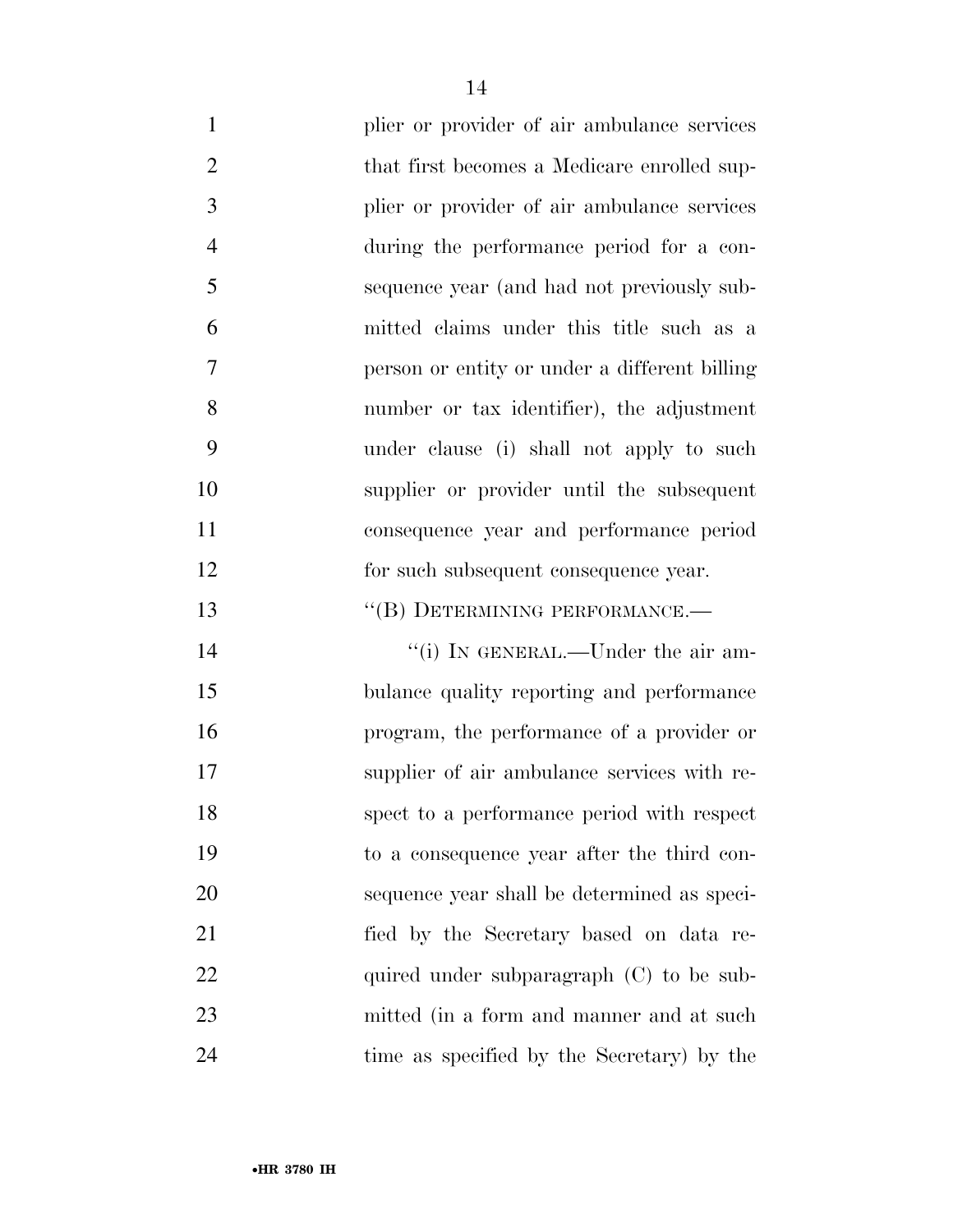provider or supplier for such performance **period for the consequence year.** 

3 "(ii) TREATMENT OF NON-REPORT- ERS.—Under the air ambulance quality re- porting and performance program, for pur- poses of subparagraph (A), any provider or supplier of air ambulance services who does not submit data required under sub- paragraph (C) to submitted for a perform- ance period with respect to a consequence year after the third consequence year, shall be treated as if such provider or supplier had the lowest demonstrated performance for the performance period for such year. 15 "C) REPORTING.—  $"$ (i) In GENERAL.—For purposes of

 this paragraph for years beginning with the first consequence year, an air ambu- lance provider or supplier shall submit to the Secretary a report, with respect to the 21 performance period for such year, on— 22 ''(I) the measures described in 23 subparagraph  $(D)(i)$ ;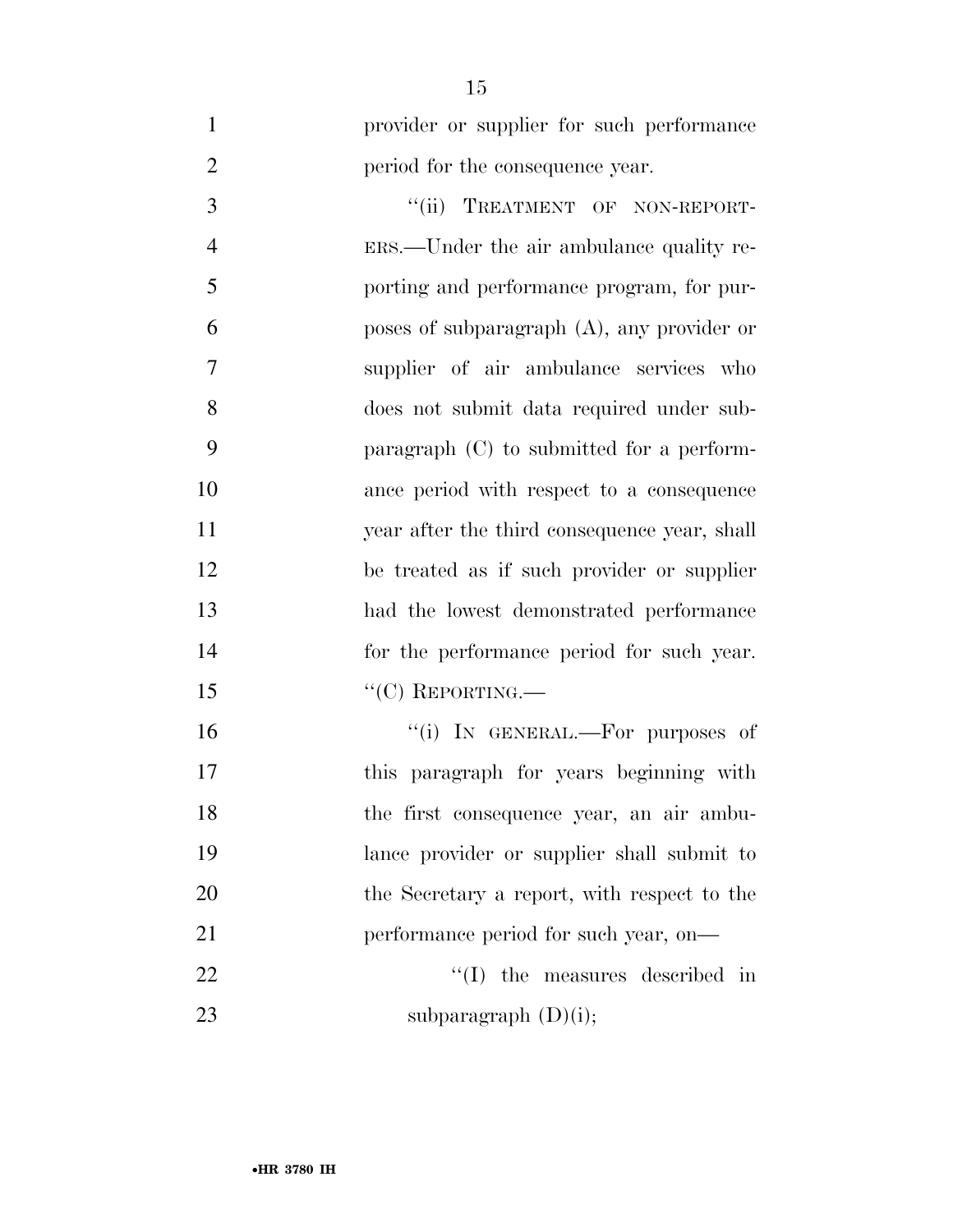| $\mathbf{1}$   | $\lq\lq$ (II) in the case of a con-       |
|----------------|-------------------------------------------|
| $\overline{2}$ | sequence year before the fourth con-      |
| 3              | sequence year-                            |
| $\overline{4}$ | "(aa) at least 2 of the meas-             |
| 5              | ures described in subparagraph            |
| 6              | $(D)(ii)(I);$ and                         |
| $\overline{7}$ | "(bb) at least 2 of the meas-             |
| 8              | ures established under subpara-           |
| 9              | graph $(D)(iii)(I)$ ; and                 |
| 10             | "(III) in the case of a con-              |
| 11             | sequence year beginning with the          |
| 12             | fourth consequence year—                  |
| 13             | "(aa) at least 4 of the meas-             |
| 14             | ures described in subparagraph            |
| 15             | $(D)(ii)(II);$ and                        |
| 16             | "(bb) at least 4 of the meas-             |
| 17             | ures established under subpara-           |
| 18             | graph $(D)(iii)(II)$ .                    |
| 19             | "(ii) AVAILABILITY OF DATA.-The           |
| 20             | Secretary shall establish procedures for  |
| 21             | making data submitted under clause<br>(i) |
| 22             | available to the public. Such procedures  |
| 23             | shall ensure that—                        |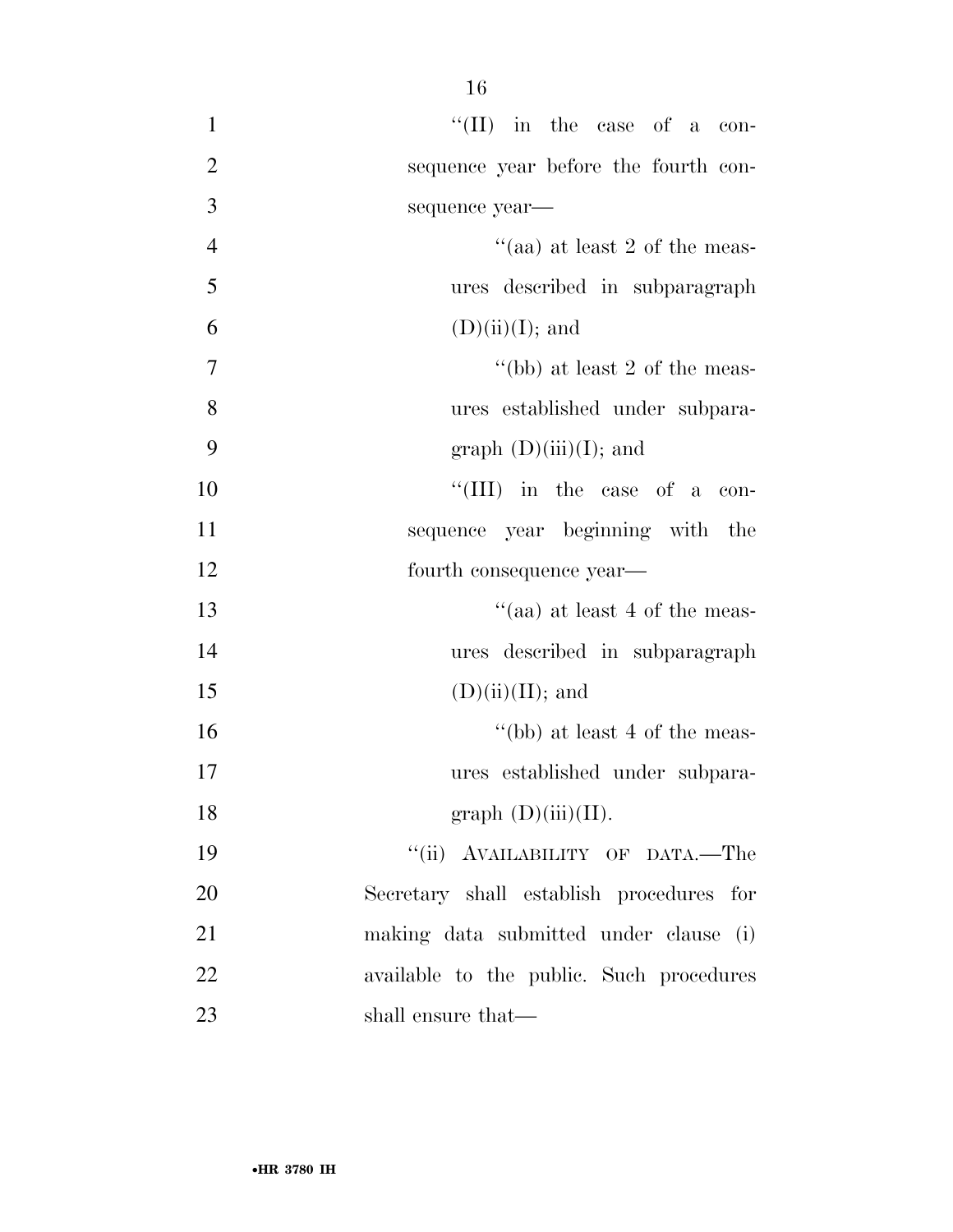1 ''(I) data submitted under clause (i) for the first consequence year shall not be made public; and 4 ''(II) an air ambulance provider or supplier has the opportunity to re- view the data that is to be made pub- lic with respect to the air ambulance provider or supplier prior to such data being made public.

 ''(D) MEASURES.—In establishing the quality program under subparagraph (A), the following shall apply:

13 ''(i) OVER-TRIAGE.—The Secretary shall provide for the application of a meas- ure with respect to over-triage in mode of transportation.

**''(ii) PATIENT SAFETY MEASURES.**— The Secretary shall, in consultation with providers and suppliers of air ambulance services, establish—

 $\langle (I) \rangle$  with respect to a perform- ance period with respect to a con- sequence year before the fourth con-sequence year, at least 3 patient safe-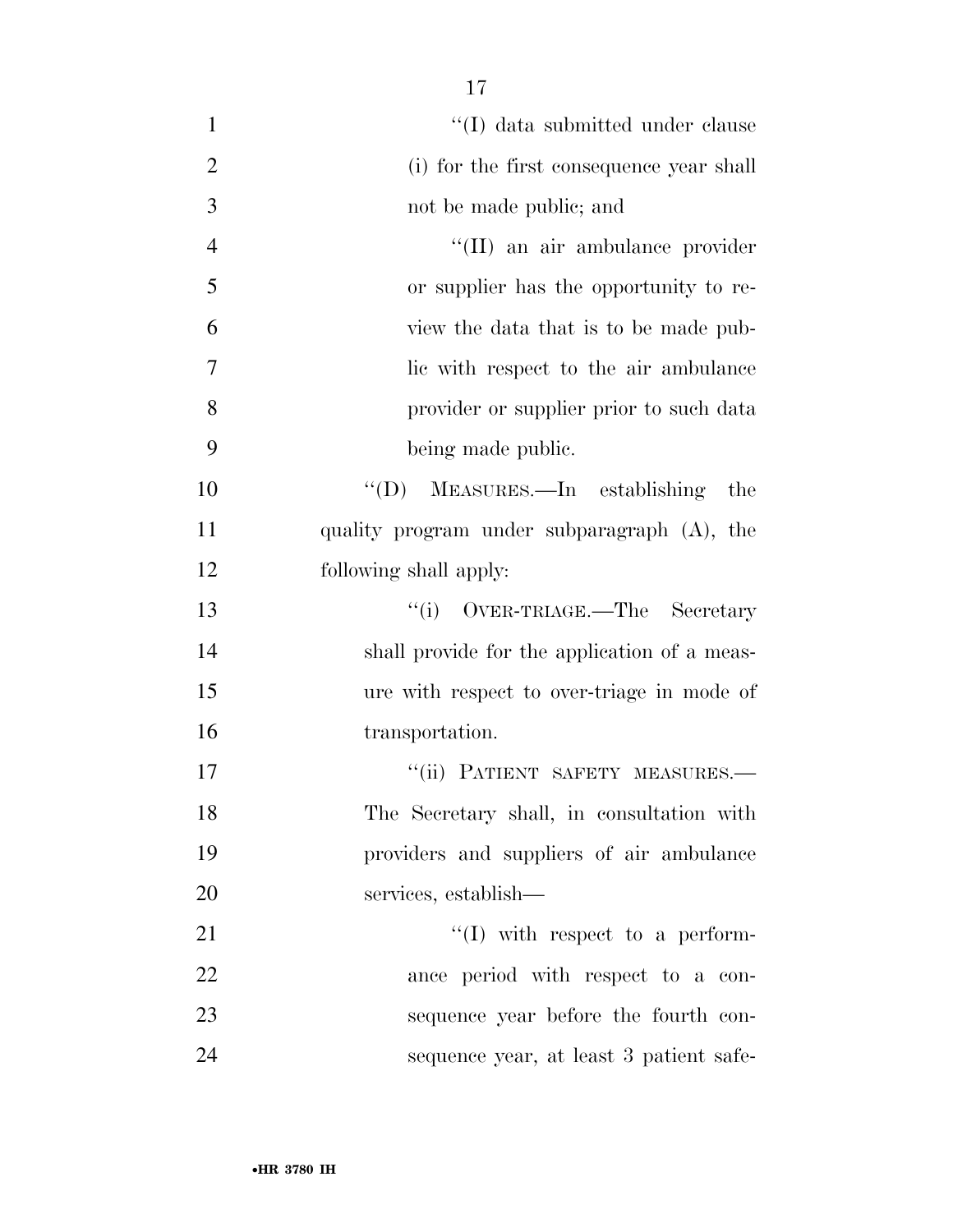| $\mathbf{1}$   | ty measures for providers and sup-       |
|----------------|------------------------------------------|
| $\overline{2}$ | pliers of air ambulance services; and    |
| $\mathfrak{Z}$ | "(II) with respect to a perform-         |
| $\overline{4}$ | ance period with respect to a con-       |
| 5              | sequence year beginning with the         |
| 6              | fourth consequence year, at least 6      |
| 7              | patient safety measures for providers    |
| 8              | and suppliers of air ambulance serv-     |
| 9              | ices.                                    |
| 10             | "(iii) CLINICAL QUALITY MEAS-            |
| 11             | URES.—The Secretary shall, in consulta-  |
| 12             | tion with providers and suppliers of air |
| 13             | ambulance services, establish—           |
| 14             | $\lq\lq$ (I) with respect to a perform-  |
| 15             | ance period with respect to a con-       |
| 16             | sequence year before the fourth con-     |
| 17             | sequence year, at least 3 clinical qual- |
| 18             | ity measures for providers and sup-      |
| 19             | pliers of air ambulance services; and    |
| 20             | $\lq\lq$ (II) with respect to a perform- |
| 21             | ance period with respect to a con-       |
| 22             | sequence year beginning with the         |
| 23             | fourth consequence year, at least 6      |
| 24             | clinical quality measures for providers  |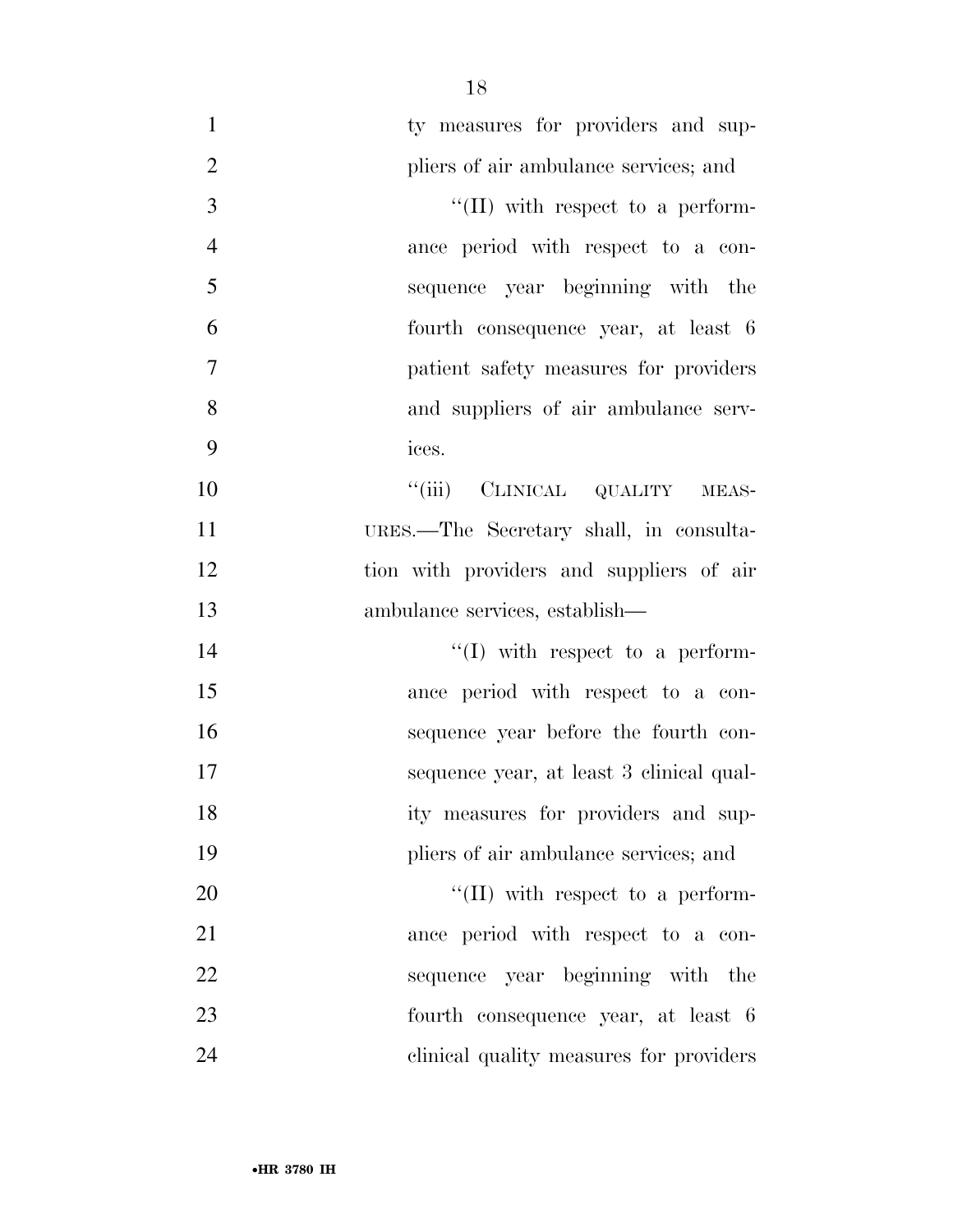| $\mathbf{1}$   | and suppliers of air ambulance serv-          |
|----------------|-----------------------------------------------|
| $\overline{2}$ | ices.                                         |
| 3              | "(iv) UPDATES.—The Secretary, in              |
| $\overline{4}$ | consultation with providers and suppliers     |
| 5              | of air ambulance services, shall periodically |
| 6              | update, as determined necessary by the        |
| 7              | Secretary, the measures to be applied pur-    |
| 8              | suant to this subparagraph.                   |
| 9              | "(E) DEFINITIONS.—For purposes of this        |
| 10             | paragraph:                                    |
| 11             | "(i) The term 'consequence year'              |
| 12             | means a year beginning with the 5th year      |
| 13             | starting at least 12 months after the date    |
| 14             | of the enactment of this paragraph. The       |
| 15             | terms 'first consequence year', second con-   |
| 16             | sequence year, and third consequence year     |
| 17             | mean such 5th year starting at least 12       |
| 18             | months after such date of enactment, the      |
| 19             | 6th year starting at least 12 months after    |
| 20             | such date of enactment, and the 7th year      |
| 21             | starting at least 12 months after such date   |
| 22             | of enactment, respectively.                   |
| 23             | "(ii) The term 'performance period'           |
| 24             | means, with respect to a consequence year,    |
| 25             | such period as specified by the Secretary.".  |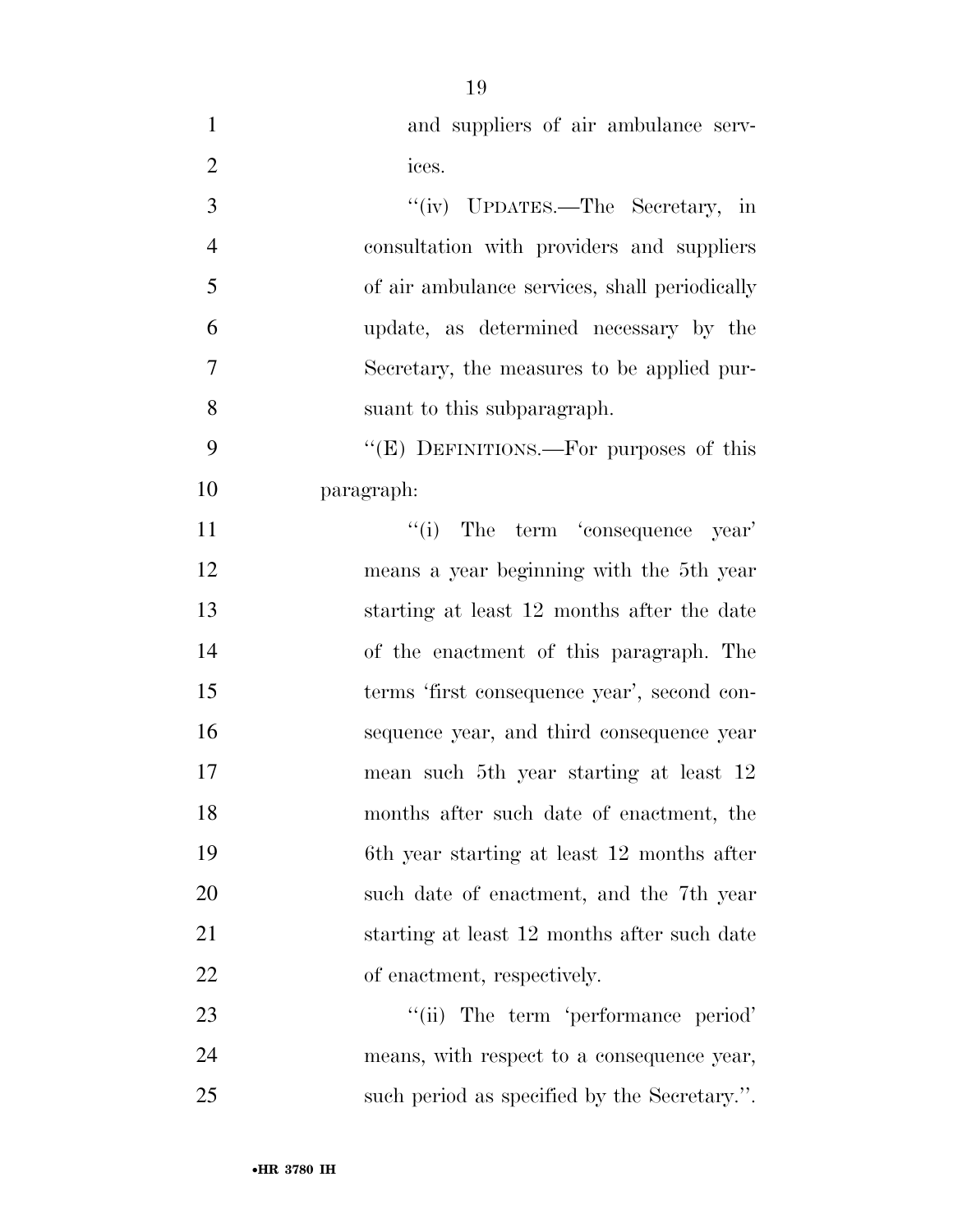| $\mathbf{1}$   | SEC. 6. MEDPAC STUDY ON ACCESS, QUALITY, COSTS, AND          |
|----------------|--------------------------------------------------------------|
| $\overline{2}$ | REIMBURSEMENT.                                               |
| 3              | (a) EVALUATION.—Not later than three years after             |
| 4              | December 31 of the first year to which paragraph $(18)$      |
| 5              | of section 1834(l) of the Social Security Act, as added by   |
| 6              | section 4, applies, the Medicare Payment Advisory Com-       |
| 7              | mission shall submit to Congress a report containing an      |
| 8              | evaluation of the costs of air providers and suppliers. Such |
| 9              | evaluation shall—                                            |
| 10             | (1) be derived from the cost and other data                  |
| 11             | submitted under such paragraph (18) of such sec-             |
| 12             | tion $1834(l)$ ; and                                         |
| 13             | $(2)$ differentiate as appropriate to recognize              |
| 14             | variation or higher costs related to-                        |
| 15             | (A) aviation instrument flight control;                      |
| 16             | (B) provision of care to critically ill or in-               |
| 17             | jured patients;                                              |
| 18             | (C) the provision of services in geographi-                  |
| 19             | cally isolated areas; and                                    |
| 20             | (D) the provision of care to uninsured indi-                 |
| 21             | viduals.                                                     |
| 22             | (b) RECOMMENDATIONS.—As part of the report sub-              |
| 23             | mitted under subsection (a), the Medicare Payment Advi-      |
| 24             | sory Commission shall provide recommendations<br>on          |
| 25             | whether changes should be made with regard to reim-          |
| 26             | bursement of air ambulance providers and suppliers under     |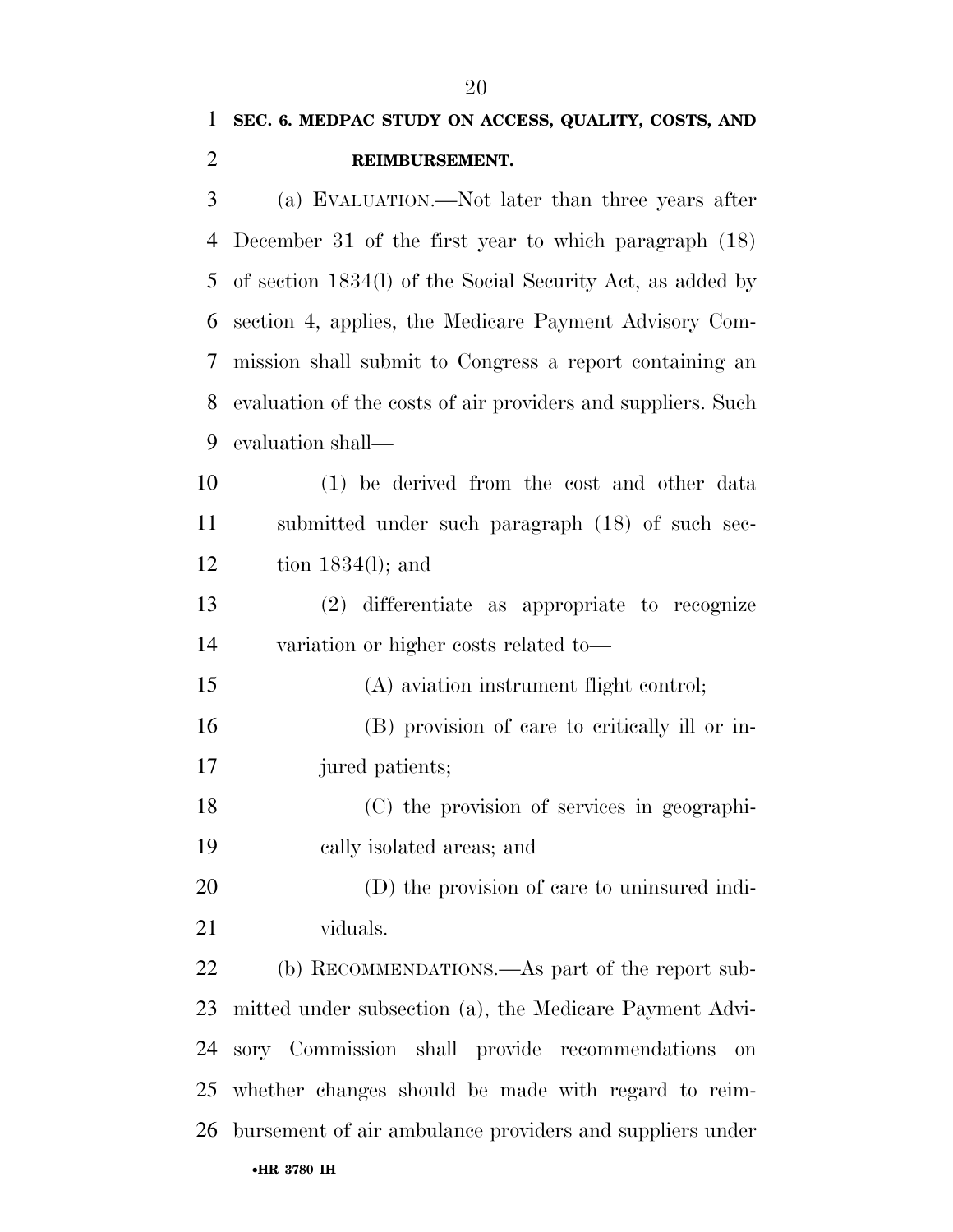title XVIII of the Social Security Act based upon the data submitted under paragraph (18) of section 1834(l) of the Social Security Act, as added by section 4, taking into con- sideration variables affecting payment adequacy under such title for and its impact on Medicare beneficiaries, in-cluding—

 (1) whether payment under such title is suffi- cient to ensure access to air ambulance services or should be altered, including whether payment should be higher for air ambulance providers and sup-pliers—

 (A) with higher levels of clinical capability to serve the most critically ill and injured pa-tients; and

 (B) that utilize advanced and expense avi-onics such as Instrument Flight Rules;

 (2) whether uncompensated care borne by air ambulance providers and suppliers impedes access;

 (3) the degree to which there is variation in the utilization of air ambulance services on a per capita and per transport basis, including whether the undersupply or oversupply of helicopters or fixed wing aircraft in a geographic region affects access and the volume and adequacy of payments under such title with regard to such utilization;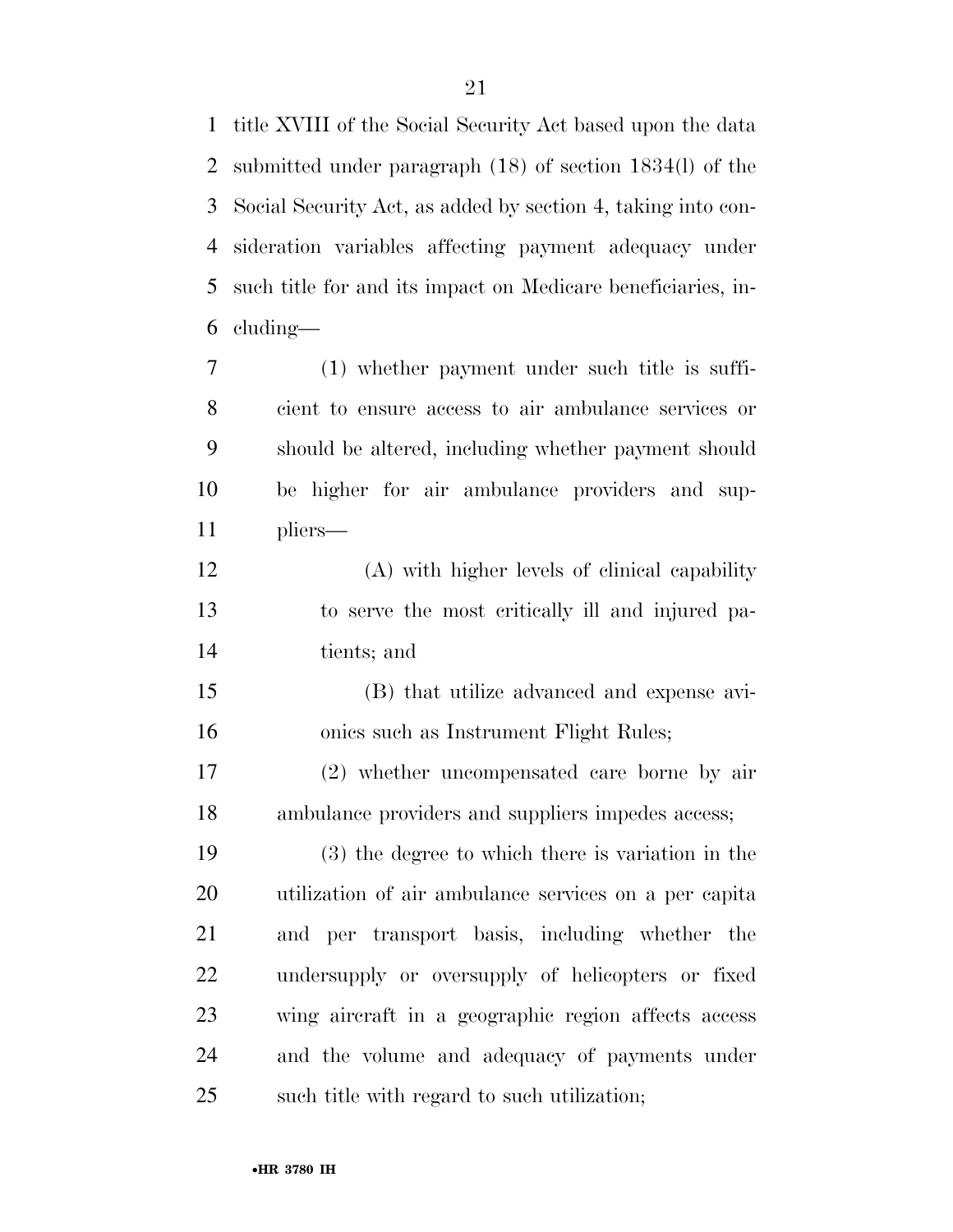| $\mathbf{1}$   | (4) the degree to which membership programs             |
|----------------|---------------------------------------------------------|
| $\overline{2}$ | are utilized by air ambulance providers and suppliers   |
| 3              | to sustain their operations, and if revenue from        |
| $\overline{4}$ | membership programs is used to reduce their costs       |
| 5              | or provide capital funding, and whether such pro-       |
| 6              | grams are beneficial to Medicare beneficiaries;         |
| 7              | (5) the degree of subsidization that occurs from        |
| 8              | private insurers or hospitals sponsoring air ambu-      |
| 9              | lance providers or suppliers to cover inadequate pay-   |
| 10             | ments under title XVIII or XIX of the Social Secu-      |
| 11             | rity Act and enable reasonable profitability;           |
| 12             | $(6)$ the ratio of charges to Medicare reimburse-       |
| 13             | ment and the impact on beneficiary cost sharing of      |
| 14             | cost, utilization, and variation in air ambulance serv- |
| 15             | ices;                                                   |
| 16             | (7) appropriate financial or other incentives for       |
| 17             | utilization of ground critical care transport<br>the    |
| 18             | where medically appropriate;                            |
| 19             | (8) the degree to which a quality reporting and         |
| 20             | performance program based upon patient safety           |
| 21             | measures and clinical quality measures should be        |
| 22             | used in determining a value based payment model         |
| 23             | for suppliers and providers of air ambulance service;   |
| 24             | and                                                     |